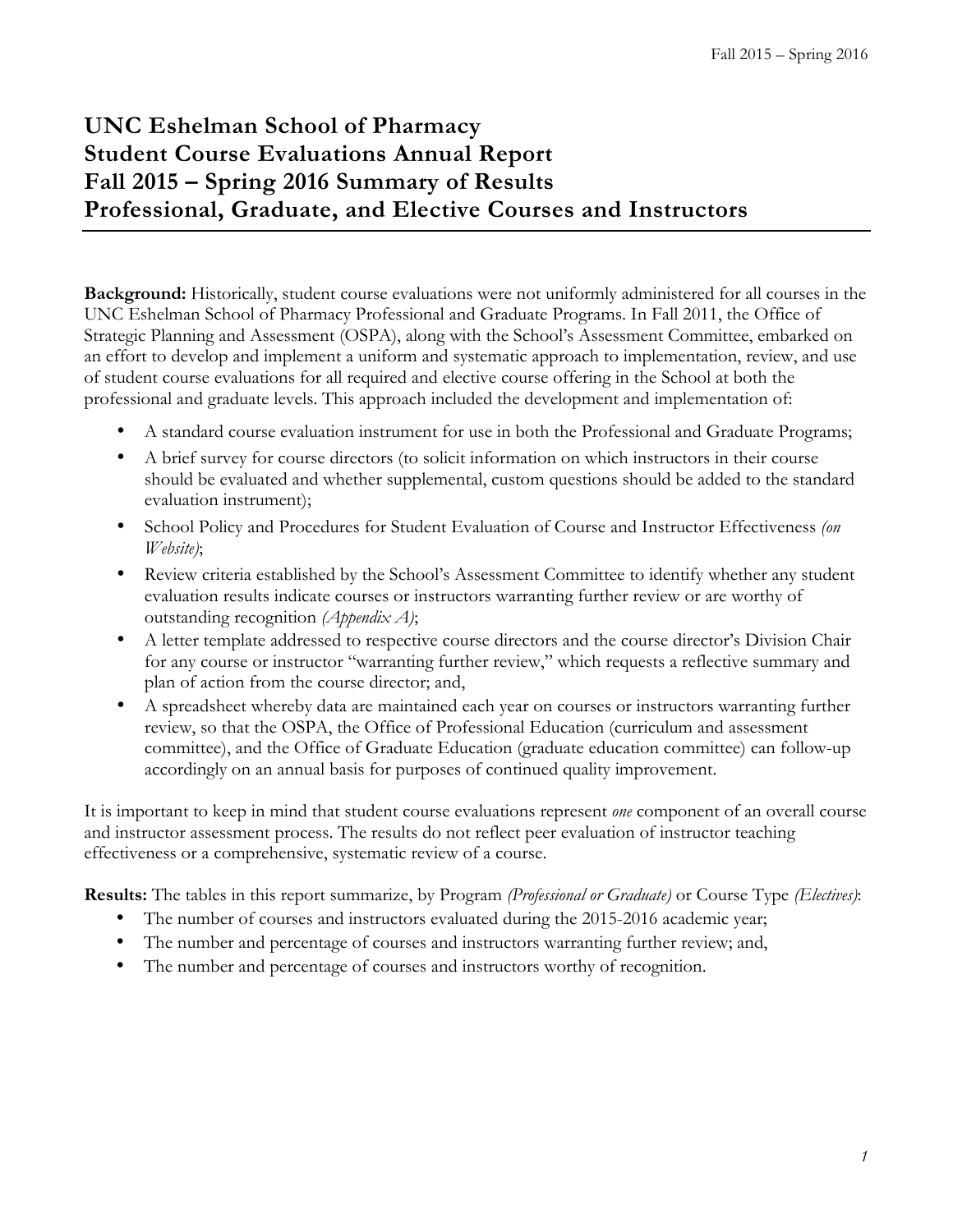# *SUMMARY OF IDENTIFIED OUTLIERS BY PROGRAM/COURSE TYPE:*

| <b>SUMMARY OF ALL COURSES</b> |                             |                      |  |                               |                              |        |  |  |  |
|-------------------------------|-----------------------------|----------------------|--|-------------------------------|------------------------------|--------|--|--|--|
| Program/Course<br>Type        | Year                        | Courses<br>Evaluated |  | <b>Warrant Further Review</b> | <b>Worthy of Recognition</b> |        |  |  |  |
|                               |                             | #                    |  | $\%$                          |                              | $\%$   |  |  |  |
| Professional                  | Fall $2015 -$ Spring $2016$ | 36                   |  | $8.33\%$                      |                              | 22.22% |  |  |  |
| Graduate                      | Fall $2015 -$ Spring $2016$ | 22                   |  | $9.09\%$                      |                              | 22.73% |  |  |  |
| Electives <sup>1</sup>        | Fall $2015 -$ Spring $2016$ | 26                   |  | $3.85\%$                      |                              | 42.31% |  |  |  |

| <b>SUMMARY OF ALL INSTRUCTORS</b> |                             |                                         |  |                                     |                                    |               |  |  |
|-----------------------------------|-----------------------------|-----------------------------------------|--|-------------------------------------|------------------------------------|---------------|--|--|
| Program/Course<br>Type            | Year                        | Instructors<br>Evaluated <sup>2,3</sup> |  | Warrant Further Review <sup>4</sup> | Worthy of Recognition <sup>5</sup> |               |  |  |
|                                   |                             | #                                       |  | $\frac{9}{6}$                       |                                    | $\frac{9}{6}$ |  |  |
| Professional                      | Fall $2015 -$ Spring $2016$ | 124                                     |  | $0.81\%$                            | 46                                 | 37.10%        |  |  |
| Graduate                          | Fall $2015 -$ Spring $2016$ | 103                                     |  | $0.97\%$                            | 37                                 | 35.92%        |  |  |
| <b>Electives</b>                  | Fall $2015 -$ Spring $2016$ | 90                                      |  | $1.11\%$                            | 55                                 | $61.11\%$     |  |  |

<sup>&</sup>lt;sup>1</sup> Elective Courses can be Professional and/or Graduate.

<sup>&</sup>lt;sup>2</sup> Course Directors identify instructors to be evaluated by students; there are no requirements on number of contact hours taught in order to be evaluated. Therefore, some instructors may have taught only one class sessio

<sup>&</sup>lt;sup>3</sup> If an instructor was evaluated in more than one course (per semester), in a given Program or Course Type, s/he is only counted once.<br><sup>4</sup> If an instructor met "warrants further review" criteria more than once (per semes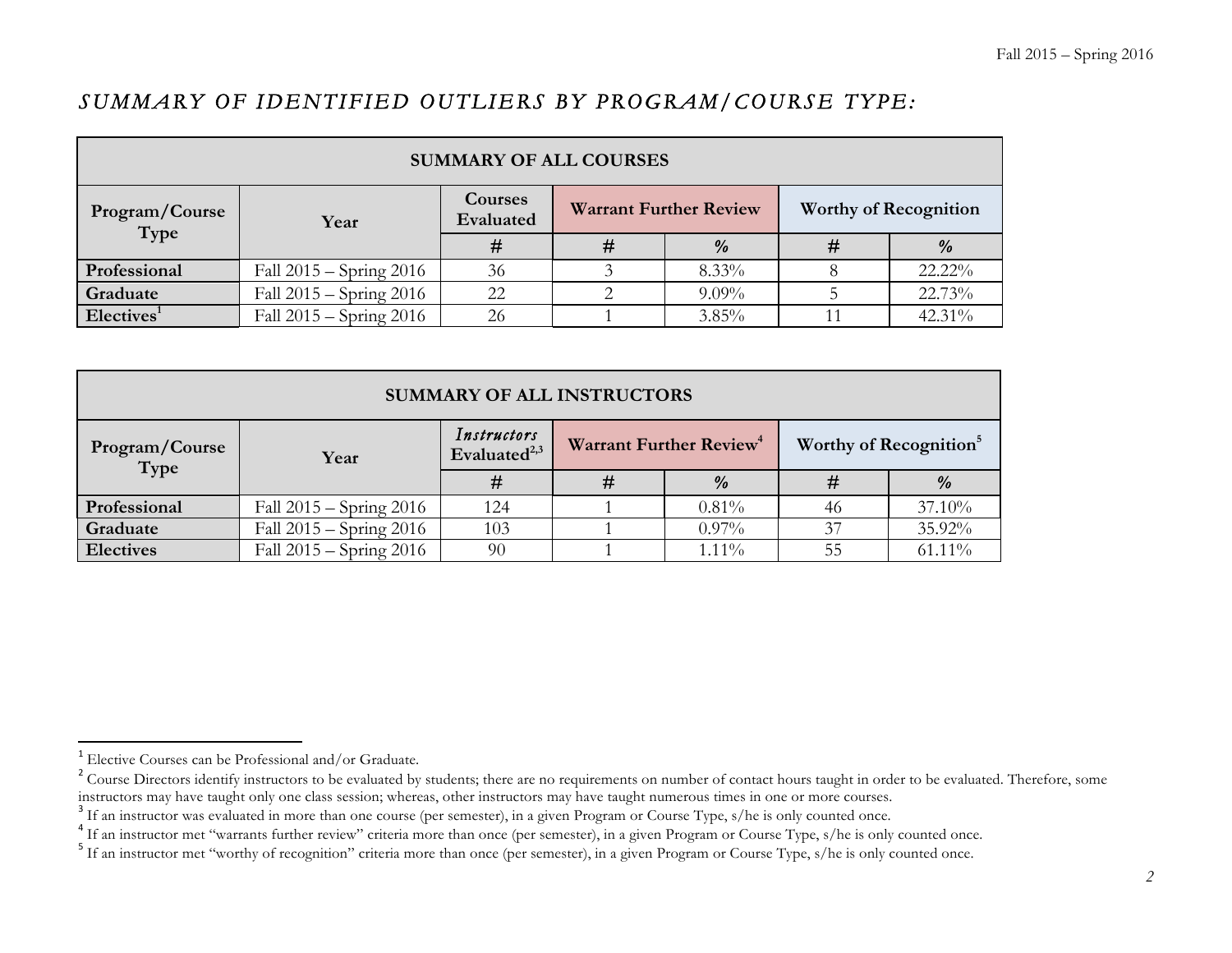# **PROFESSIONAL PROGRAM:** *COURSES*

| <b>SUMMARY OF COURSES</b> |                      |   |                               |                              |               |  |  |  |  |
|---------------------------|----------------------|---|-------------------------------|------------------------------|---------------|--|--|--|--|
| Semester                  | Courses<br>Evaluated |   | <b>Warrant Further Review</b> | <b>Worthy of Recognition</b> |               |  |  |  |  |
|                           | #                    | # | $\frac{0}{0}$                 | #                            | $\frac{0}{0}$ |  |  |  |  |
| <b>Fall 2015</b>          |                      |   | 11.11%                        |                              | 11.11%        |  |  |  |  |
| Spring 2016               |                      |   | 5.56%                         |                              | 33.33%        |  |  |  |  |
| Combined                  |                      |   | 8.33%                         |                              | 22.22%        |  |  |  |  |

| <b>COURSES: WARRANT FURTHER REVIEW</b> |                                |                                |                 |                                |                     |                  |                              |                            |  |
|----------------------------------------|--------------------------------|--------------------------------|-----------------|--------------------------------|---------------------|------------------|------------------------------|----------------------------|--|
| Semester                               | Course<br>Number               | <b>Course Title</b>            | Program<br>Year | <b>Course</b><br>Director      | Total<br>Enrollment | Response<br>Rate | Criteria<br>Met <sup>6</sup> | Action/Status <sup>7</sup> |  |
| <b>Fall 2015</b>                       | Removed for<br>confidentiality | Removed for<br>confidentiality | PY1             | Removed for<br>confidentiality | 151                 | 45.70%           | A2                           |                            |  |
| Fall 2015                              | Removed for<br>confidentiality | Removed for<br>confidentiality | PY <sub>2</sub> | Removed for<br>confidentiality | 158                 | 30.38%           | A2                           |                            |  |
| Spring 2016                            | Removed for<br>confidentiality | Removed for<br>confidentiality | PY1             | Removed for<br>confidentiality | 150                 | $60.67\%$        | A <sub>1</sub>               |                            |  |

|                  | <b>COURSES: WORTHY OF RECOGNITION</b> |                                 |                 |                    |                         |                  |  |  |  |  |
|------------------|---------------------------------------|---------------------------------|-----------------|--------------------|-------------------------|------------------|--|--|--|--|
| Semester         | Course<br>Number                      | Course<br>Title                 | Program<br>Year | Course<br>Director | <b>Total Enrollment</b> | Response<br>Rate |  |  |  |  |
|                  |                                       | Molecular Foundations of Drug   |                 |                    |                         |                  |  |  |  |  |
| <b>Fall 2015</b> | PHCY503                               | Action                          | PY1             | Michael Jarstfer   | 151                     | $45.03\%$        |  |  |  |  |
| Fall 2015        | PHCY413                               | Foundations in Pharmacokinetics | PY <sub>2</sub> | Adam Persky        | 158                     | 27.85%           |  |  |  |  |
| Spring 2016      | PHCY506                               | Medical Terminology 2           | PY1             | Heidi Anksorus     | 150                     | 64.67%           |  |  |  |  |
| Spring 2016      | PHCY508                               | Pharmaceutical Calculations 2   | PY1             | Heidi Anksorus     | 148                     | 64.86%           |  |  |  |  |

<u> 1989 - Johann Stein, markin film yn y breninn y breninn y breninn y breninn y breninn y breninn y breninn y b</u>

 $^6$  Review Criteria, Appendix A.<br>7 Additional information available upon request.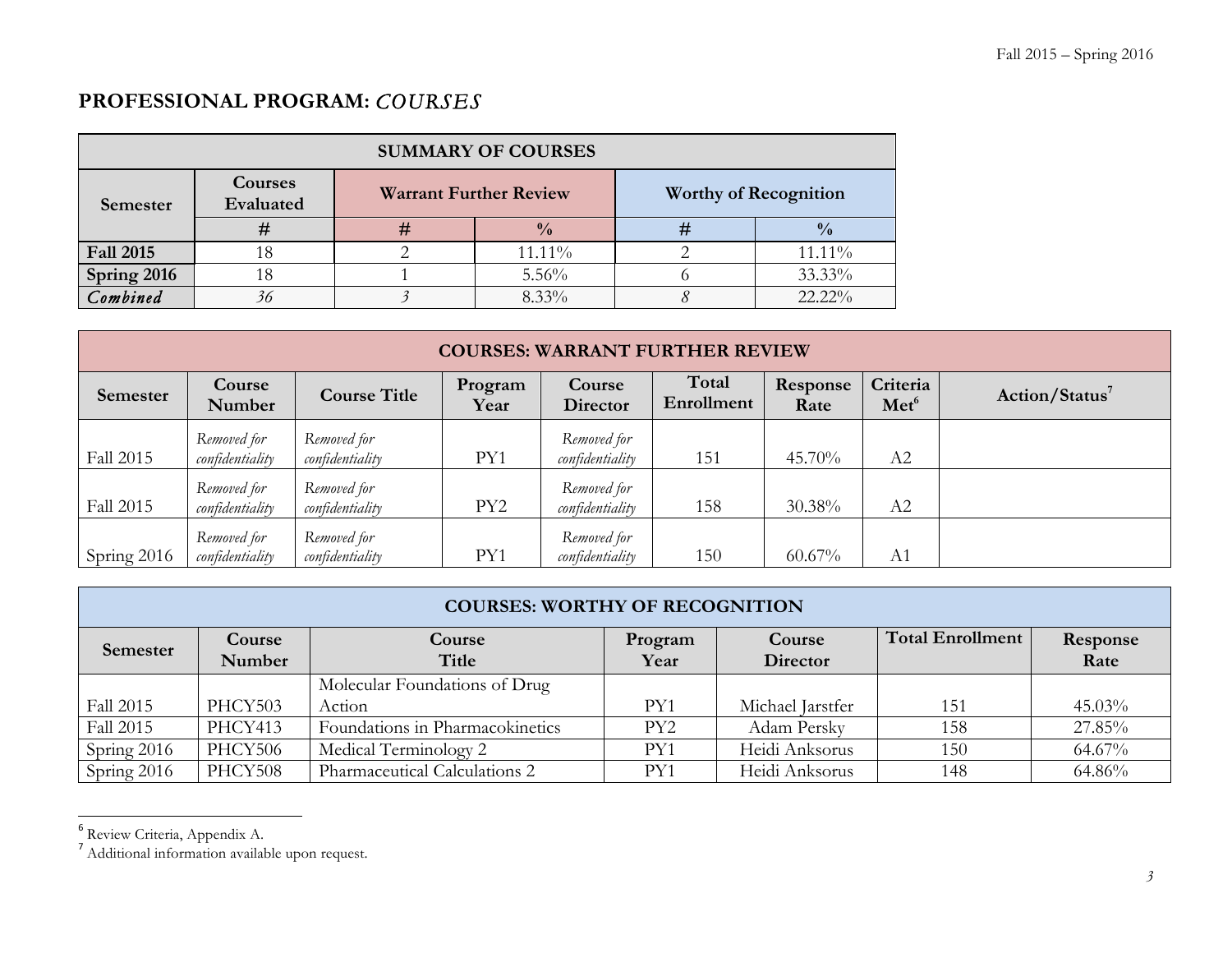| Spring 2016   | PHCY511 | Foundations of Pharmacokinetics | PY1 | <b>Bob Dupuis</b>   | 150 | $64.00\%$ |
|---------------|---------|---------------------------------|-----|---------------------|-----|-----------|
| Spring 2016   | PHCY512 | Pharmaceutics & Drug Delivery   |     |                     |     |           |
|               |         | Systems                         | PY1 | Michael Jay         | 150 | $64.00\%$ |
| Spring $2016$ | PHCY424 | Medicinal Chemistry 3           | PY2 | Oisheng Zhang       | 28  | 53.57%    |
| Spring 2016   | PHCY432 | Pharmacy Law & Ethics           | PY3 | <b>Betsy Sleath</b> | 159 | 69.18%    |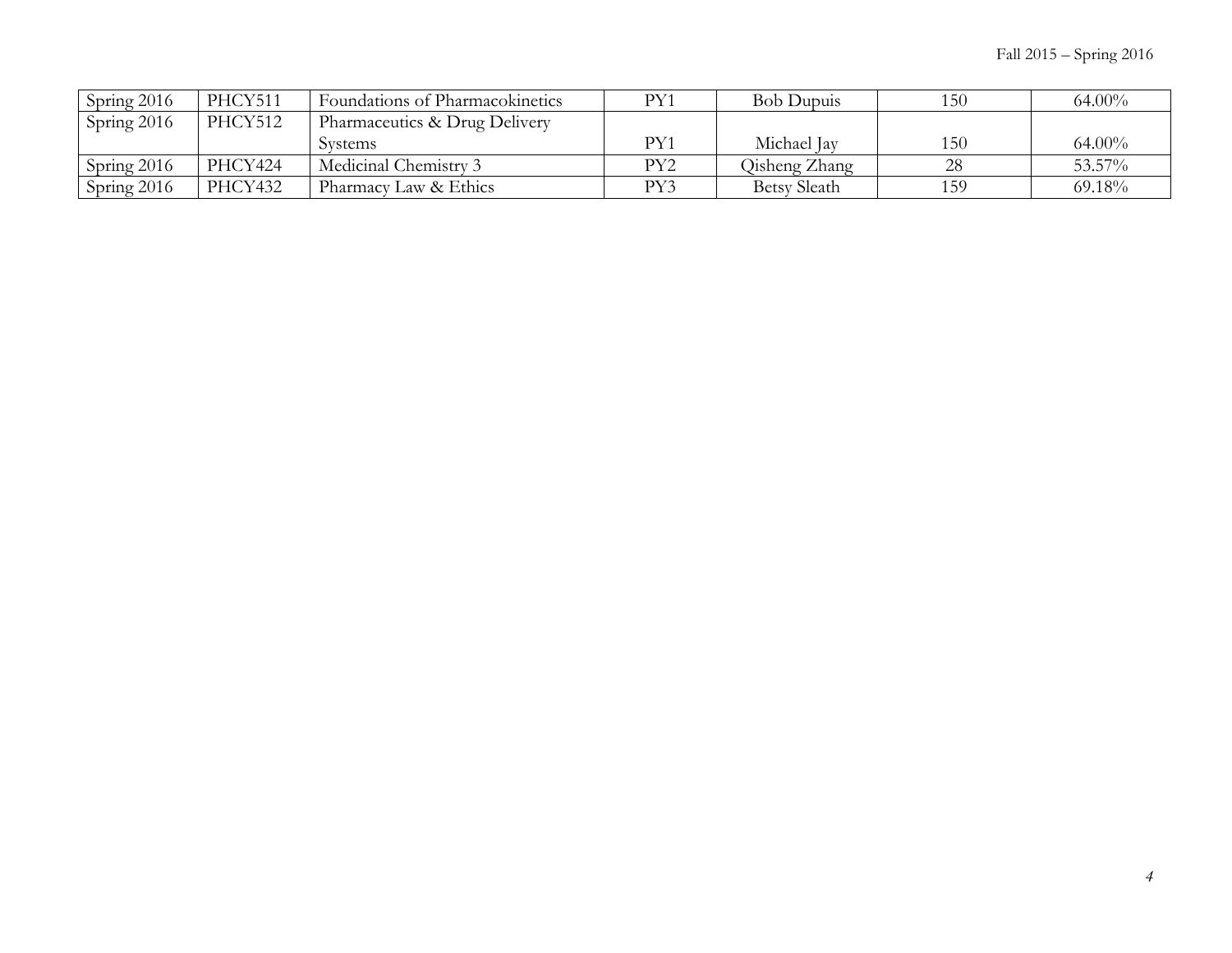# **PROFESSIONAL PROGRAM:** *INSTRUCTORS*

| <b>SUMMARY OF INSTRUCTORS</b> |                                         |                                     |               |                                    |             |  |  |  |
|-------------------------------|-----------------------------------------|-------------------------------------|---------------|------------------------------------|-------------|--|--|--|
| Semester                      | Instructors<br>Evaluated <sup>1,2</sup> | Warrant Further Review <sup>3</sup> |               | Worthy of Recognition <sup>4</sup> |             |  |  |  |
|                               |                                         |                                     | $\frac{0}{0}$ | #                                  | $^{0}/_{0}$ |  |  |  |
| <b>Fall 2015</b>              | 56                                      |                                     | $0.00\%$      | 16                                 | 28.57%      |  |  |  |
| Spring 2016                   | 68                                      |                                     | $1.47\%$      | 30                                 | 44.12%      |  |  |  |
| Combined                      | 124                                     |                                     | 0.81%         |                                    | 37.10%      |  |  |  |

| <b>INSTRUCTORS: WARRANT FURTHER REVIEW</b> |                                                                                                                                                                                          |                                |     |                                |     |           |  |  |
|--------------------------------------------|------------------------------------------------------------------------------------------------------------------------------------------------------------------------------------------|--------------------------------|-----|--------------------------------|-----|-----------|--|--|
| <b>Semester</b>                            | Total<br>Criteria<br>Response<br><b>Course</b><br>Program<br><b>Course Title</b><br>Action/Status <sup>7</sup><br>Instructor<br>Met <sup>6</sup><br>Year<br>Number<br>Enrollment<br>Rate |                                |     |                                |     |           |  |  |
| Spring 2016                                | Removed for<br>confidentiality                                                                                                                                                           | Removed for<br>confidentiality | PY2 | Removed for<br>confidentiality | 159 | $51.57\%$ |  |  |

|           | <b>INSTRUCTORS: WORTHY OF RECOGNITION</b> |                  |                                      |                 |                     |                  |  |  |  |  |
|-----------|-------------------------------------------|------------------|--------------------------------------|-----------------|---------------------|------------------|--|--|--|--|
| Semester  | Instructor                                | Course<br>Number | <b>Course Title</b>                  | Program<br>Year | Total<br>Enrollment | Response<br>Rate |  |  |  |  |
| Fall 2015 | Drew Lee                                  | PHCY500          | Pharmacy Bridging Course             | PY1             | 151                 | $(76.16\%)$      |  |  |  |  |
| Fall 2015 | Jacqui McLaughlin                         | PHCY500          | Pharmacy Bridging Course             | PY1             | 151                 | $(76.16\%)$      |  |  |  |  |
| Fall 2015 | Adam Persky                               | PHCY500          | Pharmacy Bridging Course             | PY1             | 151                 | $(76.16\%)$      |  |  |  |  |
| Fall 2015 | Joe Moore                                 | PHCY501          | On Becoming a Pharmacist             | PY1             | 151                 | 49.01%           |  |  |  |  |
| Fall 2015 | Mary Roth McClurg                         | PHCY501          | On Becoming a Pharmacist             | PY1             | 151                 | $49.01\%$        |  |  |  |  |
| Fall 2015 | Jo Ellen Rodgers                          | PHCY502          | Pathophysiology                      | PY1             | 151                 | 47.02%           |  |  |  |  |
| Fall 2015 | Carol Otev                                | PHCY502          | Pathophysiology                      | PY1             | 151                 | 47.02%           |  |  |  |  |
| Fall 2015 | Kathryn Fuller                            | PHCY503          | Molecular Foundations of Drug Action | PY1             | 151                 | $45.03\%$        |  |  |  |  |
| Fall 2015 | Michael Jarstfer                          | PHCY503          | Molecular Foundations of Drug Action | PY1             | 151                 | 45.03%           |  |  |  |  |
| Fall 2015 | Heidi Anksorus                            | PHCY505          | Medical Terminology 1                | PY1             | 151                 | $45.03\%$        |  |  |  |  |
| Fall 2015 | Heidi Anksorus                            | PHCY507          | Pharmaceutical Calculations 1        | PY1             | 151                 | 43.71%           |  |  |  |  |
| Fall 2015 | Amanda Savage                             | PHCY403L         | Pharmaceutical Care Lab 3            | PY <sub>2</sub> | 27                  | 40.74%           |  |  |  |  |
| Fall 2015 | Adam Persky                               | PHCY413          | Foundations in Pharmacokinetics      | PY <sub>2</sub> | 158                 | 27.85%           |  |  |  |  |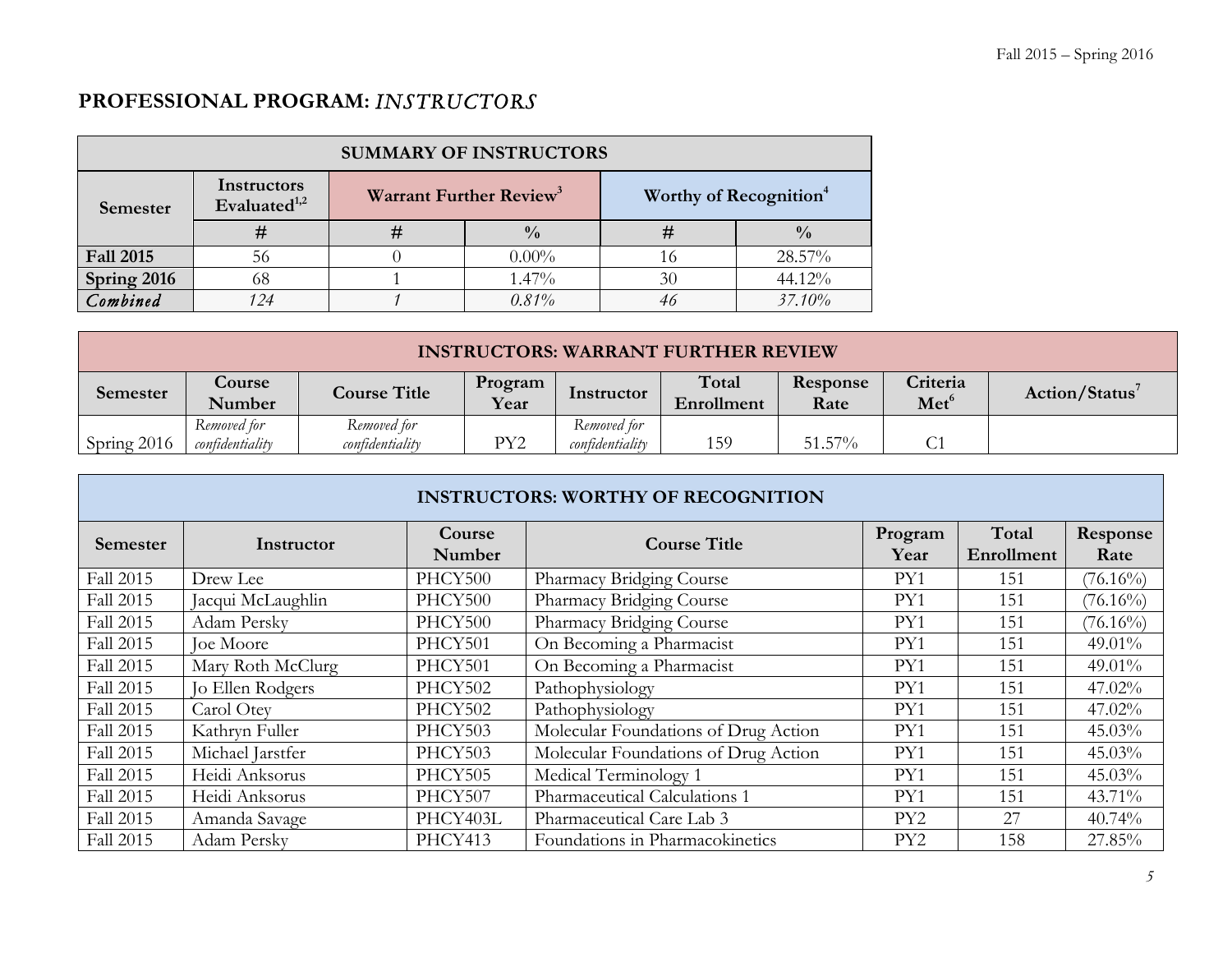J

|             | <b>INSTRUCTORS: WORTHY OF RECOGNITION</b> |                  |                                       |                  |                     |                  |  |  |  |  |
|-------------|-------------------------------------------|------------------|---------------------------------------|------------------|---------------------|------------------|--|--|--|--|
| Semester    | Instructor                                | Course<br>Number | <b>Course Title</b>                   | Program<br>Year  | Total<br>Enrollment | Response<br>Rate |  |  |  |  |
| Fall 2015   | Michael Jarstfer                          | PHCY423          | Medicinal Chemistry 1                 | PY <sub>2</sub>  | 158                 | 24.68%           |  |  |  |  |
| Fall 2015   | Robert Shrewsbury                         | PHCY405L         | Pharmaceutical Care Lab 5             | PY3              | 161                 | 70.19%           |  |  |  |  |
| Fall 2015   | Heidi Anksorus                            | PHCY405L         | Pharmaceutical Care Lab 5             | PY3              | 161                 | 70.19%           |  |  |  |  |
| Fall 2015   | Amanda Savage                             | PHCY405L         | Pharmaceutical Care Lab 5             | PY3              | 22                  | 59.09%           |  |  |  |  |
| Fall 2015   | Michael Jarstfer                          | PHCY425          | Medicinal Chemistry 3                 | PY3              | 161                 | 68.94%           |  |  |  |  |
| Fall 2015   | Jian Liu                                  | PHCY425          | Medicinal Chemistry 3                 | PY3              | 161                 | 68.94%           |  |  |  |  |
| Fall 2015   | William Zamboni                           | PHCY447          | Pharmacotherapy 7 - Hem/Onc           | PY3              | 162                 | 67.90%           |  |  |  |  |
| Fall 2015   | Amber Proctor                             | PHCY447          | Pharmacotherapy 7 - Hem/Onc           | PY3              | 162                 | 67.90%           |  |  |  |  |
| Fall 2015   | Rachel Lebovic                            | PHCY447          | Pharmacotherapy 7 - Hem/Onc           | PY3              | 162                 | $67.90\%$        |  |  |  |  |
| Spring 2016 | Heidi Anksorus                            | PHCY506          | Medical Terminology 2                 | PY1              | 150                 | 64.67%           |  |  |  |  |
| Spring 2016 | Heidi Anksorus                            | PHCY508          | Pharmaceutical Calculations 2         | PY1              | 148                 | 64.86%           |  |  |  |  |
| Spring 2016 | Craig Lee                                 | PHCY510          | Foundations of Clinical Pharmacology  | PY1              | 150                 | $65.33\%$        |  |  |  |  |
| Spring 2016 | Jo Ellen Rodgers                          | PHCY510          | Foundations of Clinical Pharmacology  | PY1              | 150                 | 65.33%           |  |  |  |  |
| Spring 2016 | Suzanne Harris                            | PHCY510          | Foundations of Clinical Pharmacology  | PY1              | 150                 | 65.33%           |  |  |  |  |
| Spring 2016 | Adam Persky                               | PHCY511          | Foundations of Pharmacokinetics       | PY1              | 150                 | 64.00%           |  |  |  |  |
| Spring 2016 | Michael Jay                               | PHCY512          | Pharmaceutics & Drug Delivery Systems | PY1              | 150                 | $64.00\%$        |  |  |  |  |
| Spring 2016 | Elena Batrakova                           | PHCY512          | Pharmaceutics & Drug Delivery Systems | PY1              | 150                 | 64.00%           |  |  |  |  |
| Spring 2016 | Shawn Hingtgen                            | PHCY512          | Pharmaceutics & Drug Delivery Systems | PY1              | 150                 | $64.00\%$        |  |  |  |  |
| Spring 2016 | Jessica Greene                            | PHCY512          | Pharmaceutics & Drug Delivery Systems | PY1              | 150                 | $64.00\%$        |  |  |  |  |
| Spring 2016 | Heidi Anksorus                            | PHCY513          | Pharmaceutical Compounding            | PY1              | 149                 | 58.39%           |  |  |  |  |
| Spring 2016 | Robert Shrewsbury                         | PHCY404L         | Pharmaceutical Care Lab               | $\overline{PY2}$ | 44                  | 52.27%           |  |  |  |  |
| Spring 2016 | Heidi Anksorus                            | PHCY404L         | Pharmaceutical Care Lab               | PY <sub>2</sub>  | 44                  | 52.27%           |  |  |  |  |
| Spring 2016 | Amanda Savage                             | PHCY404L         | Pharmaceutical Care Lab               | PY <sub>2</sub>  | 10                  | $40.00\%$        |  |  |  |  |
| Spring 2016 | Suzanne Harris                            | PHCY414          | Applied Pharmacokinetics              | PY <sub>2</sub>  | 165                 | 52.12%           |  |  |  |  |
| Spring 2016 | Michael Jarstfer                          | PHCY424          | Medicinal Chemistry 2                 | PY <sub>2</sub>  | 132                 | 48.48%           |  |  |  |  |
| Spring 2016 | Michael Jarstfer                          | PHCY424          | Medicinal Chemistry 3                 | PY2              | 28                  | $53.57\%$        |  |  |  |  |
| Spring 2016 | Qisheng Zhang                             | PHCY424          | Medicinal Chemistry 3                 | PY <sub>2</sub>  | 28                  | 53.57%           |  |  |  |  |
| Spring 2016 | Jay Campbell                              | PHCY432          | Pharmacy Law & Ethics                 | PY3              | 159                 | 69.18%           |  |  |  |  |
| Spring 2016 | Stephen Eckel                             | PHCY434          | Pharmacy Practice Management          | PY3              | 160                 | 68.75%           |  |  |  |  |
| Spring 2016 | Lindsey Kennedy                           | PHCY446          | Pharmacotherapy 5 - Neur/Psych        | PY2              | 159                 | 51.57%           |  |  |  |  |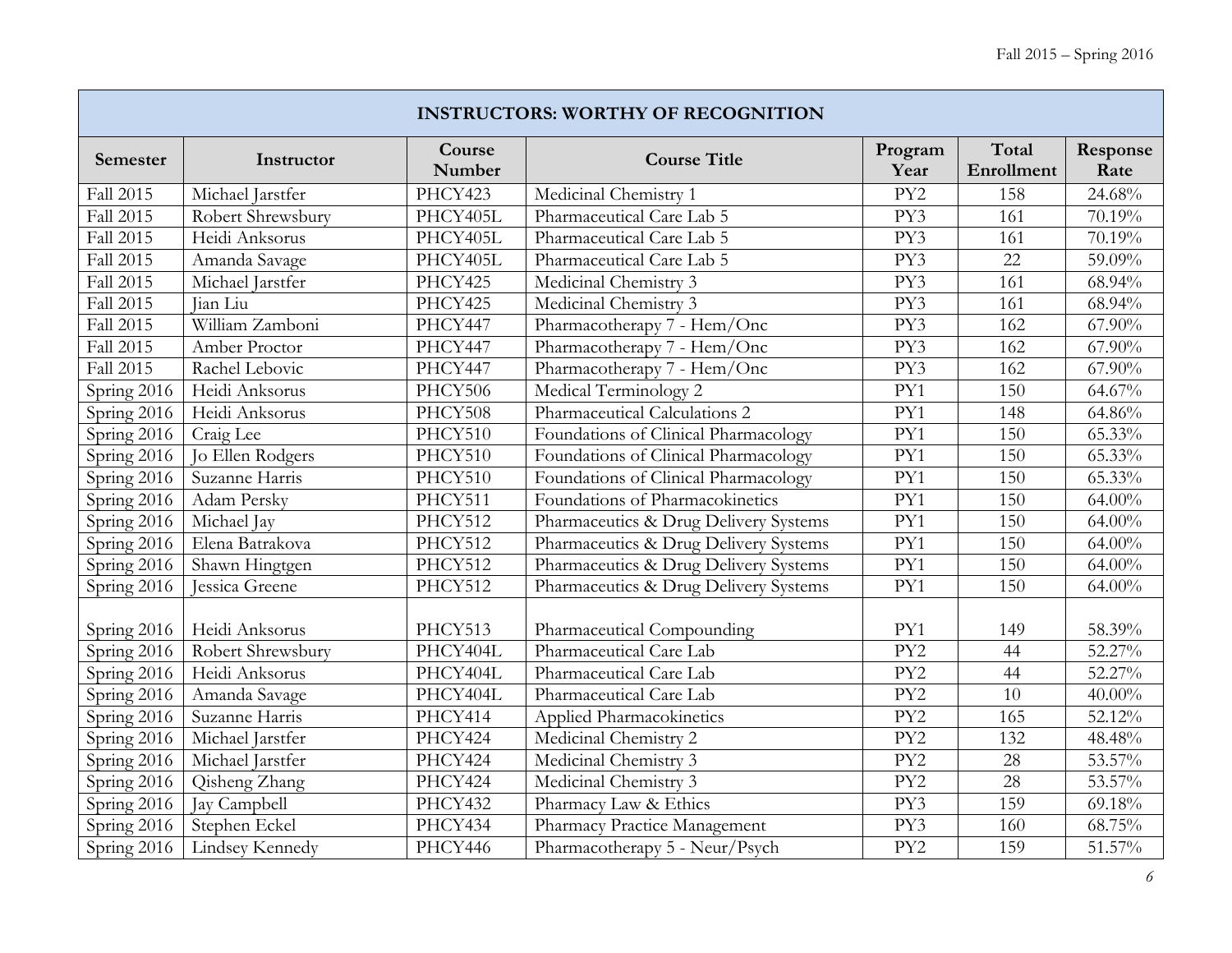| <b>INSTRUCTORS: WORTHY OF RECOGNITION</b> |                     |                  |                                                   |                 |                     |                  |  |  |  |  |
|-------------------------------------------|---------------------|------------------|---------------------------------------------------|-----------------|---------------------|------------------|--|--|--|--|
| Semester                                  | Instructor          | Course<br>Number | <b>Course Title</b>                               | Program<br>Year | Total<br>Enrollment | Response<br>Rate |  |  |  |  |
| Spring 2016                               | Suzanne Harris      | PHCY446          | Pharmacotherapy 5 - Neur/Psych                    | PY2             | 159                 | 51.57%           |  |  |  |  |
| Spring 2016                               | Anna Armstrong      | PHCY452          | Nonprescription Drugs & Self-care                 | PY <sub>2</sub> | 160                 | 48.12%           |  |  |  |  |
| Spring 2016                               | Macary Marciniak    | PHCY452          | Nonprescription Drugs & Self-care                 | PY <sub>2</sub> | 160                 | 48.12%           |  |  |  |  |
| Spring 2016                               | Herb Patterson      | PHCY450          | Pharmacotherapy 8: Problems in<br>Pharmacotherapy | PY3             | 12                  | 75.00%           |  |  |  |  |
| Spring 2016                               | Denise Rhoney       | PHCY450          | Pharmacotherapy 8: Problems in<br>Pharmacotherapy | PY3             | 12                  | 75.00%           |  |  |  |  |
| Spring 2016                               | Jo Ellen Rodgers    | PHCY450          | Pharmacotherapy 8: Problems in<br>Pharmacotherapy | PY3             | 12                  | 66.67%           |  |  |  |  |
| Spring 2016                               | Philip Rodgers      | PHCY450          | Pharmacotherapy 8: Problems in<br>Pharmacotherapy | PY3             | 11                  | 90.91%           |  |  |  |  |
| Spring 2016                               | Dennis Williams     | PHCY450          | Pharmacotherapy 8: Problems in<br>Pharmacotherapy | PY3             | 11                  | 90.91%           |  |  |  |  |
| Spring 2016                               | Angela Kashuba      | PHCY450          | Pharmacotherapy 8: Problems in<br>Pharmacotherapy | PY3             | 11                  | 54.55%           |  |  |  |  |
| Spring 2016                               | MacKenzie Cottrell  | PHCY450          | Pharmacotherapy 8: Problems in<br>Pharmacotherapy | PY3             | 11                  | $54.55\%$        |  |  |  |  |
| Spring 2016                               | Amanda Corbett      | PHCY450          | Pharmacotherapy 8: Problems in<br>Pharmacotherapy | PY3             | 12                  | $66.67\%$        |  |  |  |  |
| Spring 2016                               | Wayne Pittman       | PHCY450          | Pharmacotherapy 8: Problems in<br>Pharmacotherapy | PY3             | 12                  | 58.33%           |  |  |  |  |
| Spring 2016                               | Wendy Cox           | PHCY450          | Pharmacotherapy 8: Problems in<br>Pharmacotherapy | PY3             | 12                  | 91.67%           |  |  |  |  |
| Spring 2016                               | <b>Bob Dupuis</b>   | PHCY450          | Pharmacotherapy 8: Problems in<br>Pharmacotherapy | PY3             | 10                  | $80.00\%$        |  |  |  |  |
| Spring 2016                               | Greene Sheperd      | PHCY450          | Pharmacotherapy 8: Problems in<br>Pharmacotherapy | PY3             | $\overline{9}$      | 66.67%           |  |  |  |  |
| Spring 2016                               | Elizabeth Michalets | PHCY450          | Pharmacotherapy 8: Problems in<br>Pharmacotherapy | PY3             | $7\phantom{.}$      | 71.43%           |  |  |  |  |
| Spring $2016$                             | Charlene Williams   | PHCY450          | Pharmacotherapy 8: Problems in<br>Pharmacotherapy | PY3             | 6                   | $66.67\%$        |  |  |  |  |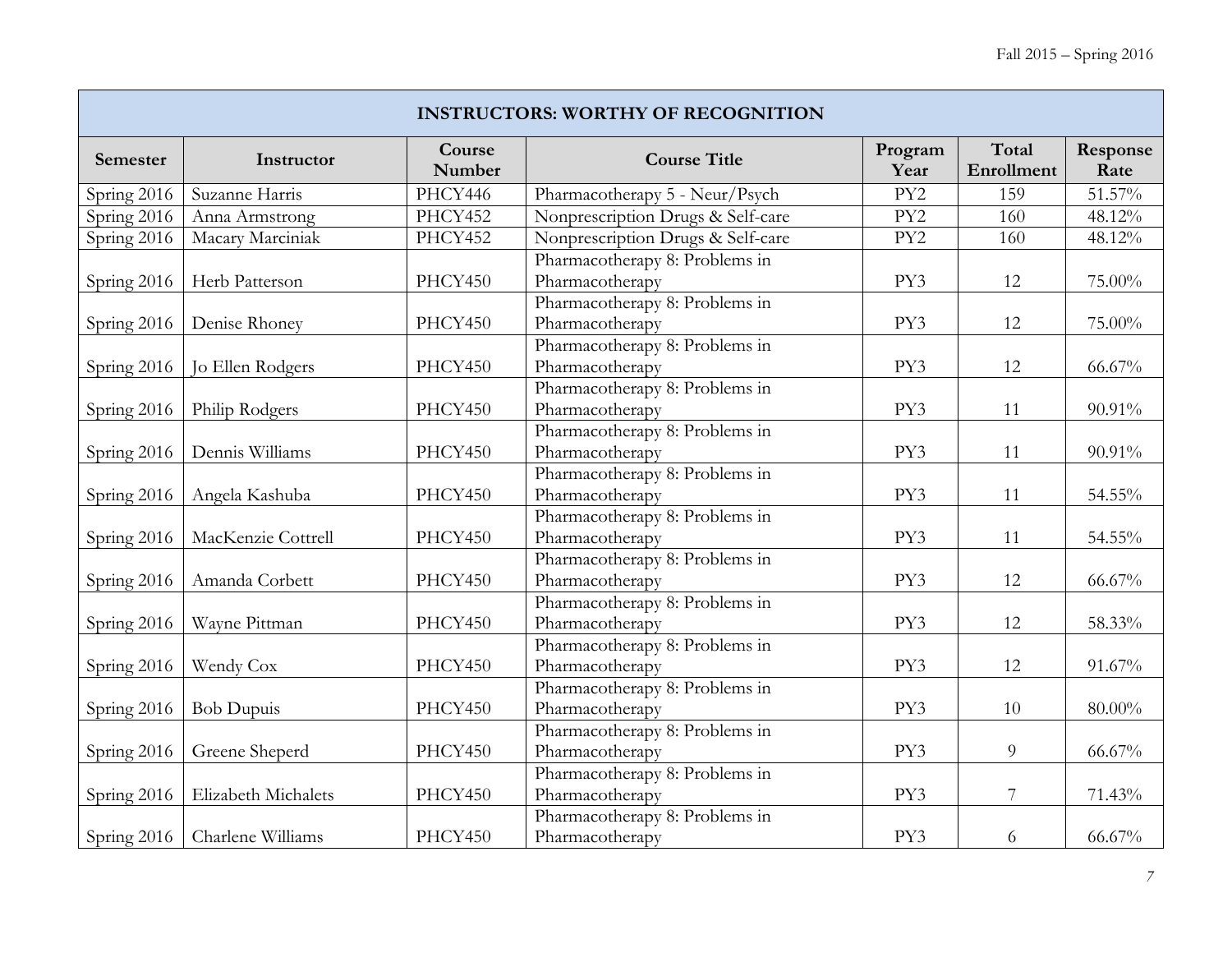# **GRADUATE PROGRAM:** *COURSES*

| <b>SUMMARY OF COURSES</b> |                      |   |                               |                              |               |  |  |  |  |
|---------------------------|----------------------|---|-------------------------------|------------------------------|---------------|--|--|--|--|
| Semester                  | Courses<br>Evaluated |   | <b>Warrant Further Review</b> | <b>Worthy of Recognition</b> |               |  |  |  |  |
|                           | #                    | # | $\frac{0}{0}$                 | #                            | $\frac{0}{0}$ |  |  |  |  |
| <b>Fall 2015</b>          |                      |   | $8.33\%$                      |                              | 16.67%        |  |  |  |  |
| Spring 2016               |                      |   | $10.00\%$                     |                              | $30.00\%$     |  |  |  |  |
| Combined                  |                      |   | $9.09\%$                      |                              | 22.73%        |  |  |  |  |

|             | <b>COURSES: WARRANT FURTHER REVIEW</b> |                             |                                |                     |                  |                              |                            |  |
|-------------|----------------------------------------|-----------------------------|--------------------------------|---------------------|------------------|------------------------------|----------------------------|--|
| Semester    | <b>Course</b><br>Number                | <b>Course Title</b>         | Course<br>Director             | Total<br>Enrollment | Response<br>Rate | Criteria<br>Met <sup>6</sup> | Action/Status <sup>7</sup> |  |
| Fall 2015   | Removed for<br>confidentiality         | Removed for confidentiality | Removed for<br>confidentiality |                     | $100.00\%$       | A1                           |                            |  |
| Spring 2016 | Removed for<br>confidentiality         | Removed for confidentiality | Removed for<br>confidentiality |                     | 88.89%           | A1/A2                        |                            |  |

|             | <b>COURSES: WORTHY OF RECOGNITION</b> |                                                |                          |                     |                  |  |  |  |
|-------------|---------------------------------------|------------------------------------------------|--------------------------|---------------------|------------------|--|--|--|
| Semester    | Course<br>Number                      | <b>Course Title</b>                            | <b>Course Director</b>   | Total<br>Enrollment | Response<br>Rate |  |  |  |
|             |                                       | Experimental Design Considerations in Clinical |                          |                     |                  |  |  |  |
| Fall 2015   | DPET833                               | Research                                       | James Hull/Craig Lee     | 11                  | 72.73%           |  |  |  |
| Fall 2015   | PACE815                               | Evaluation Research and Project Design         | Jacqui McLaughlin        |                     | 100.00%          |  |  |  |
| Spring 2016 | DPET831                               | Quantitative Methods in Clinical Research      | Kim Faurot               |                     | 88.89%           |  |  |  |
| Spring 2016 | MOPH890                               | Special Topics in Advanced Pharmaceutics       | Philip Smith             |                     | 88.89%           |  |  |  |
| Spring 2016 | PACE820                               | Health-System Pharmacy Leadership              | Wendy Cox/Rowell Daniels |                     | 100.00%          |  |  |  |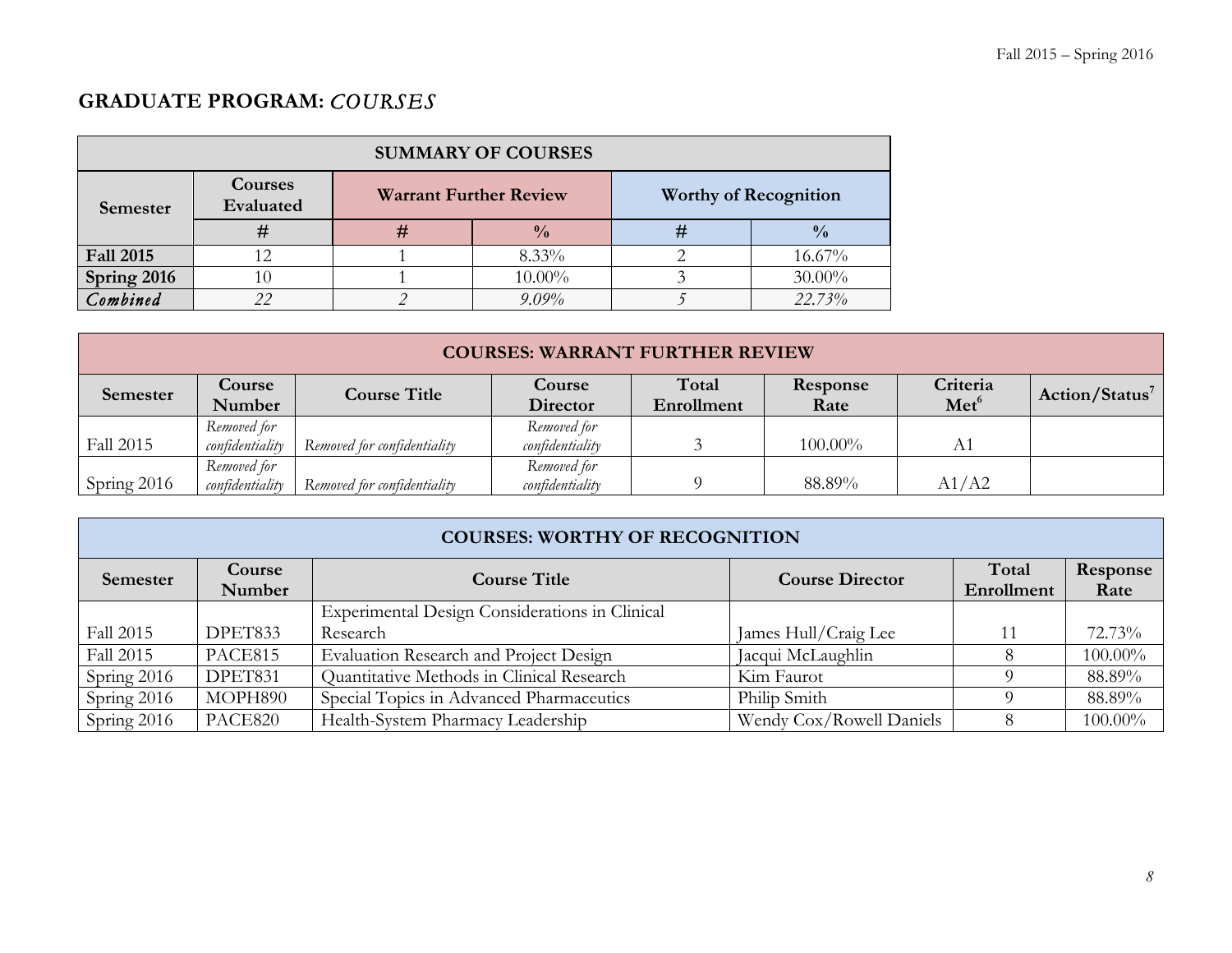# **GRADUATE PROGRAM:** *INSTRUCTORS*

| <b>SUMMARY OF INSTRUCTORS</b> |                                         |   |                                     |                                    |               |  |  |
|-------------------------------|-----------------------------------------|---|-------------------------------------|------------------------------------|---------------|--|--|
| Semester                      | Instructors<br>Evaluated <sup>1,2</sup> |   | Warrant Further Review <sup>3</sup> | Worthy of Recognition <sup>4</sup> |               |  |  |
|                               | #                                       | # | $\frac{0}{0}$                       | #                                  | $\frac{0}{0}$ |  |  |
| <b>Fall 2015</b>              | 52                                      |   | $1.92\%$                            | 22                                 | 42.31%        |  |  |
| Spring 2016                   |                                         |   | $000\%$                             | 15                                 | 29.41%        |  |  |
| Combined                      | 10 <sub>3</sub>                         |   | 0.97%                               | 37                                 | 35.92%        |  |  |

| <b>INSTRUCTORS: WARRANT FURTHER REVIEW</b> |                                |                             |                                                                                          |                     |                  |                              |                            |
|--------------------------------------------|--------------------------------|-----------------------------|------------------------------------------------------------------------------------------|---------------------|------------------|------------------------------|----------------------------|
| Semester                                   | Course<br>Number               | <b>Course Title</b>         | Instructor                                                                               | Total<br>Enrollment | Response<br>Rate | Criteria<br>Met <sup>6</sup> | Action/Status <sup>7</sup> |
| Fall 2015                                  | Removed for<br>confidentiality | Removed for confidentiality | Removed for<br>confidentiality                                                           |                     | 77.78%           |                              |                            |
| Spring 2016                                |                                |                             | No Spring 2016 graduate program instructors met the criteria for warrants further review |                     |                  |                              |                            |

|                  | <b>INSTRUCTORS: WORTHY OF RECOGNITION</b> |                  |                                                         |                     |                  |  |  |  |  |
|------------------|-------------------------------------------|------------------|---------------------------------------------------------|---------------------|------------------|--|--|--|--|
| <b>Semester</b>  | Instructor                                | Course<br>Number | <b>Course Title</b>                                     | Total<br>Enrollment | Response<br>Rate |  |  |  |  |
| Fall 2015        | Alex Tropsha                              | CBMC805          | Molecular Modeling                                      | 5.                  | $80.00\%$        |  |  |  |  |
| <b>Fall 2015</b> | Eugene Muratov                            | CBMC805          | Molecular Modeling                                      |                     | 80.00%           |  |  |  |  |
| Fall 2015        | Stephen Frye                              | CBMC807          | Molecular Foundations in Chemical Biology               | 13                  | 76.92%           |  |  |  |  |
| Fall 2015        | James Hull                                | DPET833          | Experimental Design Considerations in Clinical Research | 11                  | 72.73%           |  |  |  |  |
| Fall 2015        | Craig Lee                                 | DPET833          | Experimental Design Considerations in Clinical Research | 11                  | 72.73%           |  |  |  |  |
| Fall 2015        | Kim Brouwer                               | DPET855          | Principles in Pharmacokinetics                          | 18                  | 77.78%           |  |  |  |  |
| Fall 2015        | Susan Blalock                             | DPOP803          | Social and Behavioral Aspects of Pharmaceutical Use     | 10                  | $70.00\%$        |  |  |  |  |
| Fall 2015        | <b>Betsy Sleath</b>                       | DPOP803          | Social and Behavioral Aspects of Pharmaceutical Use     | 10                  | $70.00\%$        |  |  |  |  |
| Fall 2015        | Delesha Carpenter                         | DPOP803          | Social and Behavioral Aspects of Pharmaceutical Use     | 10                  | 70.00%           |  |  |  |  |
| Fall 2015        | Dylan Glatt-Dowd                          | MOPH864          | <b>Advanced Drug Delivery</b>                           | 20                  | $90.00\%$        |  |  |  |  |
| Fall 2015        | Leaf Huang                                | MOPH864          | <b>Advanced Drug Delivery</b>                           | 20                  | $90.00\%$        |  |  |  |  |
| Fall 2015        | Michael Jarstfer                          | MOPH864          | <b>Advanced Drug Delivery</b>                           | 20                  | $90.00\%$        |  |  |  |  |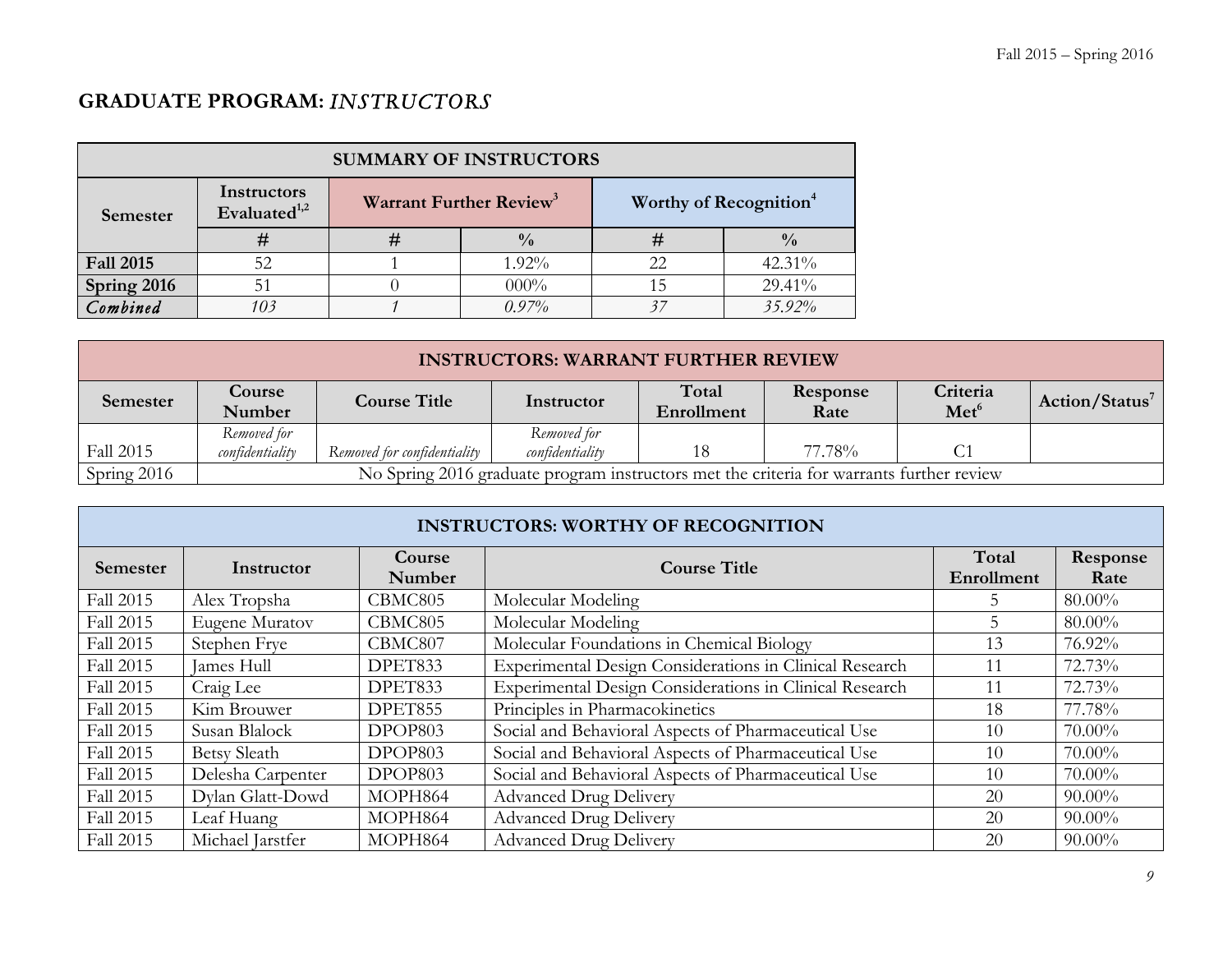| <b>INSTRUCTORS: WORTHY OF RECOGNITION</b> |                          |                  |                                                                                |                     |                  |  |  |
|-------------------------------------------|--------------------------|------------------|--------------------------------------------------------------------------------|---------------------|------------------|--|--|
| Semester                                  | Instructor               | Course<br>Number | <b>Course Title</b>                                                            | Total<br>Enrollment | Response<br>Rate |  |  |
| Fall 2015                                 | Elena Batrakova          | MOPH864          | <b>Advanced Drug Delivery</b>                                                  | 20                  | $90.00\%$        |  |  |
| Fall 2015                                 | Shawn Hingtgen           | MOPH864          | <b>Advanced Drug Delivery</b>                                                  | 20                  | $90.00\%$        |  |  |
| Fall 2015                                 | Alexander Kabanov        | MOPH864          | <b>Advanced Drug Delivery</b>                                                  | 20                  | $90.00\%$        |  |  |
| Fall 2015                                 | Mary Roth McClurg        | PACE815          | Evaluation Research and Project Design                                         | 8                   | 100.00%          |  |  |
| Fall 2015                                 | Jacqui McLaughlin        | PACE815          | Evaluation Research and Project Design                                         | 8                   | 100.00%          |  |  |
| Fall 2015                                 | <b>Joel Farley</b>       | PHRS801          | Ethical Dilemmas in Translational Research                                     | 13                  | 100.00%          |  |  |
| Fall 2015                                 | Michael Jarstfer         | PHRS801          | Ethical Dilemmas in Translational Research                                     | 13                  | 100.00%          |  |  |
| Fall 2015                                 | Tim Wiltshire            | PHRS801          | Ethical Dilemmas in Translational Research                                     | 13                  | 100.00%          |  |  |
| Fall 2015                                 | Aaron Todd               | PHRS801          | Ethical Dilemmas in Translational Research                                     | 13                  | 100.00%          |  |  |
| Fall 2015                                 | Patrick Brandt           | PHRS801          | Ethical Dilemmas in Translational Research                                     | 13                  | 100.00%          |  |  |
| Spring 2016                               | Nathaniel Hathaway       | CBMC804A         | Biochemical Foundations of Chemical Biology                                    | 6                   | $100.00\%$       |  |  |
| Spring 2016                               | Michael Jarstfer         | CBMC804B         | Biochemical Foundations of Chemical Biology Journal<br>Club                    | 6                   | 100.00%          |  |  |
| Spring 2016                               | Kim Faurot               | DPET831          | Quantitative Methods in Clinical Research                                      | 9                   |                  |  |  |
| Spring 2016                               | Christine<br>Oramasionwu | DPOP872          | Proposal Writing in DPOP                                                       | 6                   | 100.00%          |  |  |
| Spring 2016                               | Elena Batrakova          | MOPH862          | <b>Advanced Pharmaceutics</b>                                                  | 9                   | 88.89%           |  |  |
| Spring 2016                               | Kristy Ainslie           | MOPH862          | <b>Advanced Pharmaceutics</b>                                                  | 9                   | 88.89%           |  |  |
| Spring 2016                               | Philip Smith             | MOPH890          | Special Topics in Advanced Pharmaceutics                                       | 9                   | 88.89%           |  |  |
| Spring 2016                               | Wendy Cox                | PACE820          | Health-System Pharmacy Leadership                                              | 8                   | $100.00\%$       |  |  |
| Spring 2016                               | Stephen Eckel            | PACE820          | Health-System Pharmacy Leadership                                              | 8                   | 100.00%          |  |  |
| Spring 2016                               | Mollie Scott             | PACE820          | Health-System Pharmacy Leadership                                              | 8                   | 100.00%          |  |  |
| Spring 2016                               | Rowell Daniels           | PACE820          | Health-System Pharmacy Leadership                                              | 8                   | $100.00\%$       |  |  |
| Spring 2016                               | Elizabeth Forshay        | PACE825          | Foundational Practices of a Successful Health-System<br>Department of Pharmacy | 8                   | 100.00%          |  |  |
| Spring 2016                               | Adam Wolfe               | PACE825          | Foundational Practices of a Successful Health-System<br>Department of Pharmacy | 8                   | 100.00%          |  |  |
| Spring 2016                               | Michael Decoske          | PACE832          | Financial Management of Health-system Pharmacy                                 | 8                   | 87.50%           |  |  |
| Spring 2016                               | Grayson Peek             | PACE832          | Financial Management of Health-system Pharmacy                                 | 8                   | $87.50\%$        |  |  |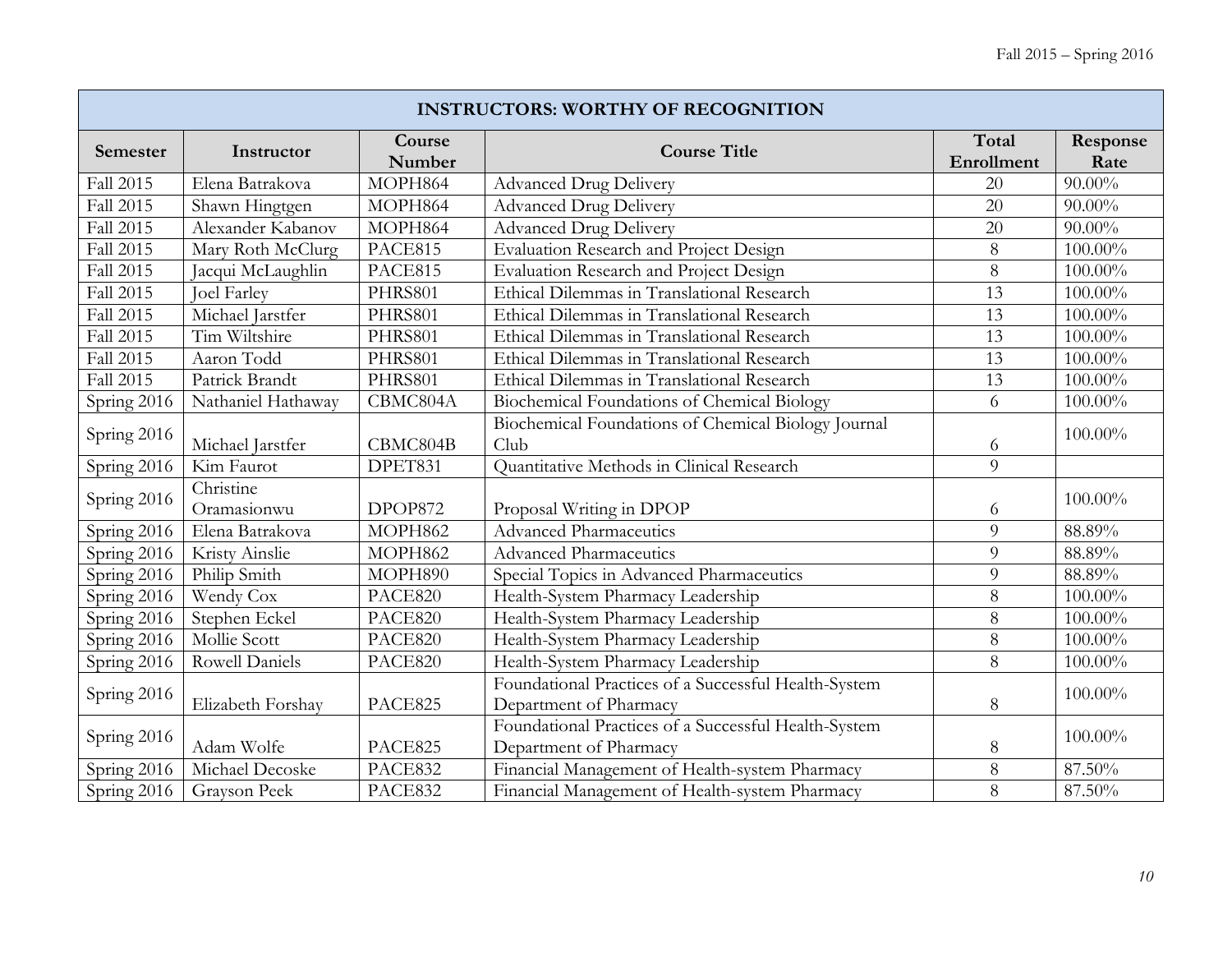# **ELECTIVE COURSES**  *(PROFESSIONAL AND GRADUATE PROGRAMS)*

| <b>SUMMARY OF COURSES</b> |                          |   |                               |   |                              |  |  |
|---------------------------|--------------------------|---|-------------------------------|---|------------------------------|--|--|
| Semester                  | Courses<br>Evaluated $1$ |   | <b>Warrant Further Review</b> |   | <b>Worthy of Recognition</b> |  |  |
|                           | #                        | # | $\frac{0}{0}$                 | # | $\frac{0}{0}$                |  |  |
| <b>Fall 2015</b>          |                          |   | $0.00\%$                      |   | $30.77\%$                    |  |  |
| Spring 2016               |                          |   | $7.69\%$                      |   | 53.85%                       |  |  |
| Combined                  | 26                       |   | $3.85\%$                      |   | 42.31%                       |  |  |

| <b>COURSES: WARRANT FURTHER REVIEW</b> |                         |                             |                           |                     |                  |                              |                            |
|----------------------------------------|-------------------------|-----------------------------|---------------------------|---------------------|------------------|------------------------------|----------------------------|
| Semester                               | <b>Course</b><br>Number | <b>Course Title</b>         | <b>Course</b><br>Director | Total<br>Enrollment | Response<br>Rate | Criteria<br>Met <sup>6</sup> | Action/Status <sup>7</sup> |
|                                        | Removed for             |                             | Removed for               |                     |                  |                              |                            |
| Spring $2016$                          | confidentiality         | Removed for confidentiality | confidentiality           |                     | $100.00\%$       | A2                           |                            |

|                  | <b>COURSES: WORTHY OF RECOGNITION</b> |                                                  |                            |            |           |  |  |  |
|------------------|---------------------------------------|--------------------------------------------------|----------------------------|------------|-----------|--|--|--|
| Semester         | Course                                | Course                                           | Course                     | Total      | Response  |  |  |  |
|                  | Number                                | Title                                            | <b>Director</b>            | Enrollment | Rate      |  |  |  |
| <b>Fall 2015</b> | DPET813                               | Advanced Cardiovascular Pharmacotherapy          | Craig Lee / Herb Patterson | 48         | 72.92%    |  |  |  |
| Fall 2015        | DPET816                               | Introduction to Integrative Medicine             | Amanda Corbett             | 14         | 57.14%    |  |  |  |
|                  |                                       | Interprofessional Teamwork and Communications:   |                            |            |           |  |  |  |
| Fall 2015        | PACE607I                              | Keys to Patient Safety                           | Kelly Scolaro              | $\Omega$   | 77.78%    |  |  |  |
| Fall 2015        | PACE813                               | Clinical Toxicology                              | Greene Shepherd            | 23         | $69.57\%$ |  |  |  |
| Spring 2016      | DPET823                               | International Clinical Classroom Case Discussion | Dennis Williams            | 12         | 75.00%    |  |  |  |
| Spring 2016      | PACE800                               | Geriatric Pharmacy Practice                      | Amanda Johnson             | 13         | 76.92%    |  |  |  |
| Spring 2016      | PACE803                               | <b>Ambulatory Care Pharmacy</b>                  | Philip Rodgers             | 39         | 61.54%    |  |  |  |
| Spring 2016      | PACE807                               | Veterinary Pharmacotherapy                       | Gigi Davis                 | 12         | 91.67%    |  |  |  |
|                  |                                       |                                                  | Emily Durr/Stacy           |            |           |  |  |  |
| Spring 2016      | PACE808                               | Critical Care                                    | Campbell-Bright            | 41         | 80.49%    |  |  |  |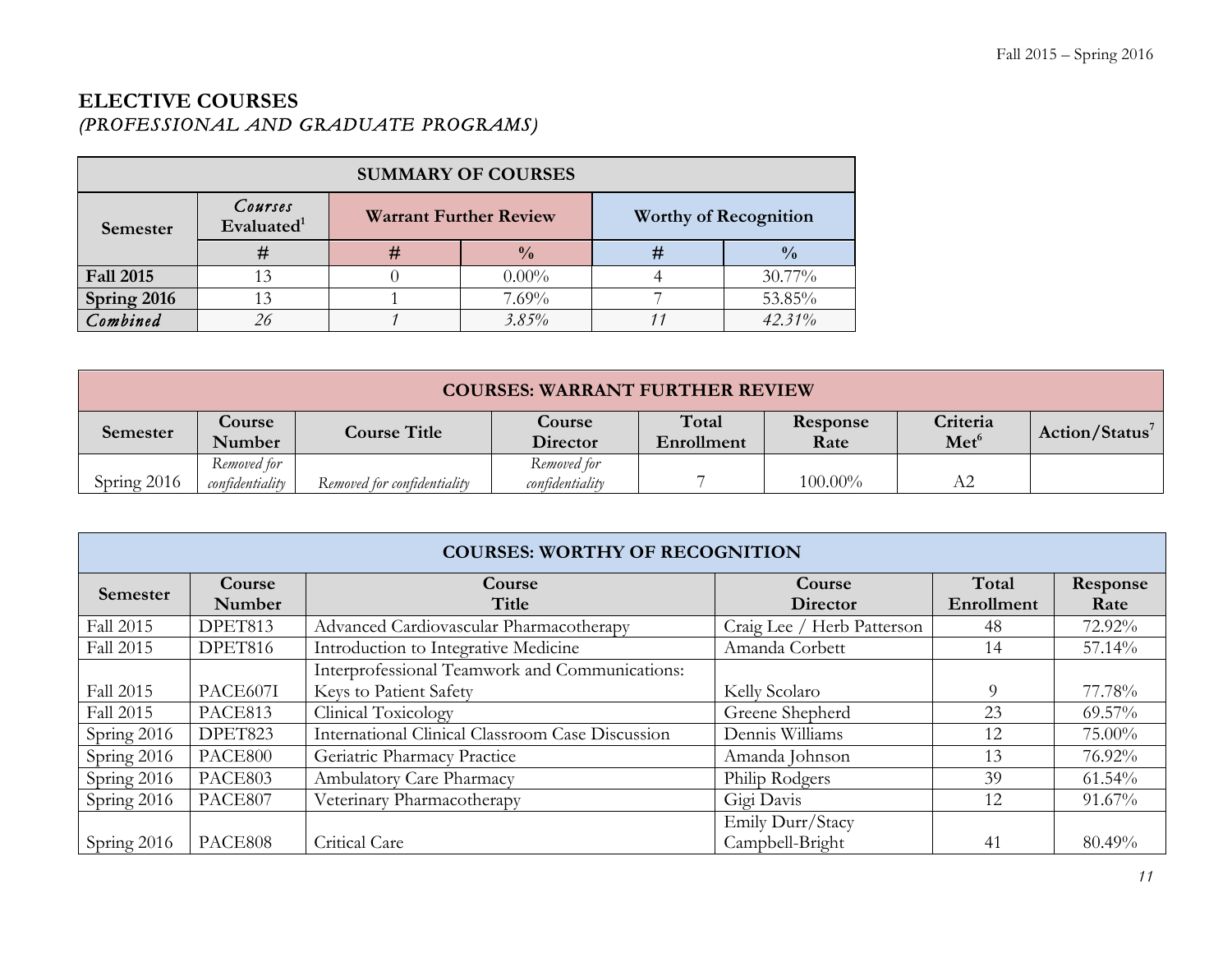|             | <b>COURSES: WORTHY OF RECOGNITION</b> |                                         |                   |            |            |  |  |  |
|-------------|---------------------------------------|-----------------------------------------|-------------------|------------|------------|--|--|--|
| Semester    | Course                                | Course                                  | Course            | Total      | Response   |  |  |  |
|             | Number                                | Title                                   | Director          | Enrollment | Rate       |  |  |  |
| Spring 2016 | PACE812                               | Pediatric Pharmacy                      | Shawna Beck       |            | 79.17%     |  |  |  |
| Spring 2016 | DPET841                               | Science and Methods in Drug Development | <b>Bob Dupuis</b> |            | $100.00\%$ |  |  |  |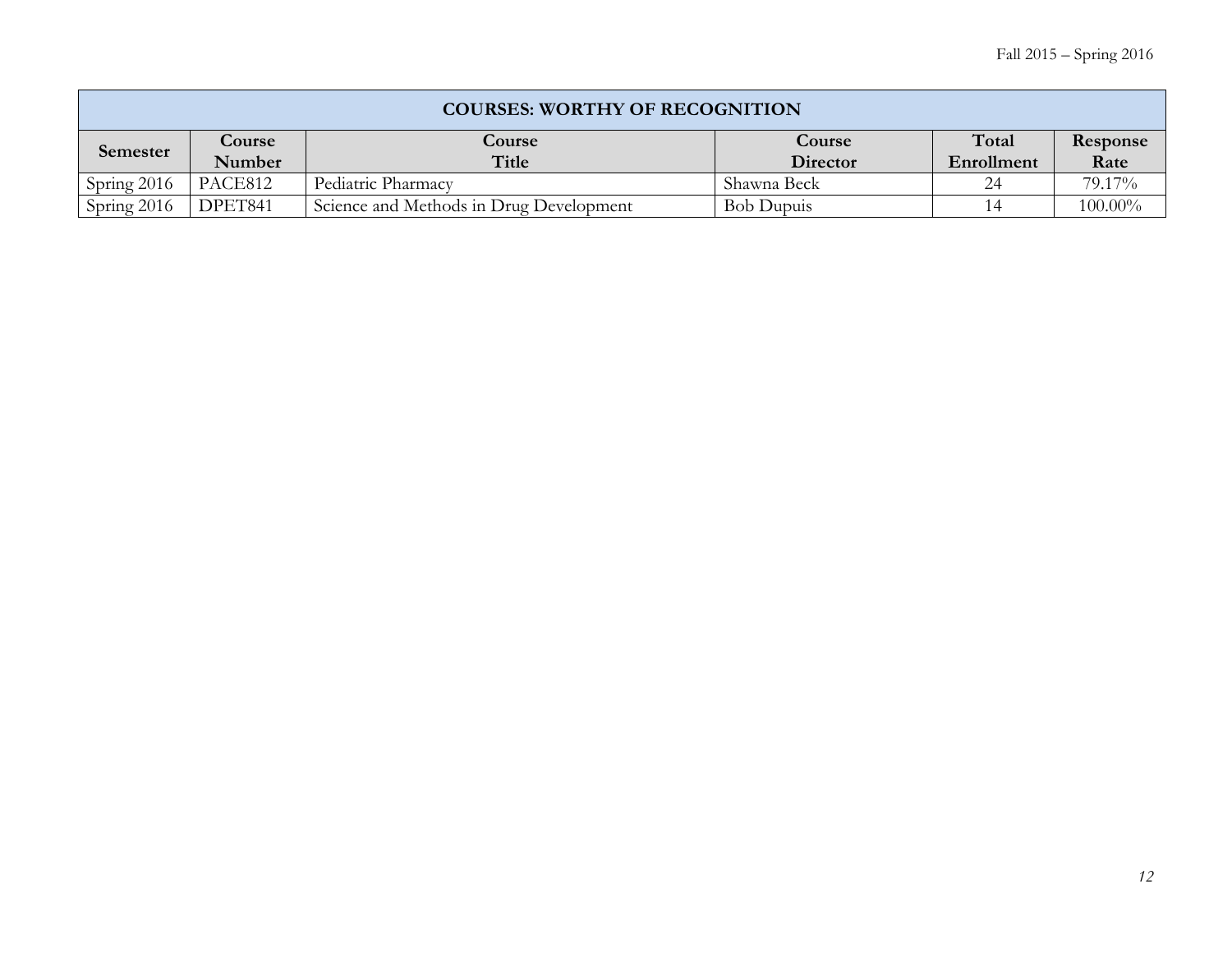# **ELECTIVE INSTRUCTORS**

# *(PROFESSIONAL AND GRADUATE PROGRAMS)*

| <b>ELECTIVE INSTRUCTORS</b> |                                         |                               |               |                                    |               |  |  |
|-----------------------------|-----------------------------------------|-------------------------------|---------------|------------------------------------|---------------|--|--|
| Semester                    | Instructors<br>Evaluated <sup>1,2</sup> | <b>Warrant Further Review</b> |               | Worthy of Recognition <sup>3</sup> |               |  |  |
|                             | #                                       |                               | $\frac{0}{0}$ |                                    | $\frac{0}{0}$ |  |  |
| <b>Fall 2015</b>            | 57                                      |                               | $0.00\%$      | 30                                 | 52.63%        |  |  |
| Spring 2016                 | 33                                      |                               | $3.03\%$      | 25                                 | 75.76%        |  |  |
| Combined                    | 90                                      |                               | $1.11\%$      |                                    | $61.11\%$     |  |  |

| <b>INSTRUCTORS: WARRANT FURTHER REVIEW</b> |                 |                             |                                                                                |            |            |                  |                            |
|--------------------------------------------|-----------------|-----------------------------|--------------------------------------------------------------------------------|------------|------------|------------------|----------------------------|
|                                            | <b>Course</b>   | <b>Course Title</b>         | Instructor                                                                     | Total      | Response   | Criteria         | Action/Status <sup>7</sup> |
| Semester                                   | Number          |                             |                                                                                | Enrollment | Rate       | Met <sup>6</sup> |                            |
| Fall 2015                                  |                 |                             | No Fall 2015 elective instructors met the criteria for warrants further review |            |            |                  |                            |
|                                            | Removed for     |                             | Removed for                                                                    |            |            |                  |                            |
| Spring 2016                                | confidentiality | Removed for confidentiality | confidentiality                                                                |            | $100.00\%$ |                  |                            |

| <b>INSTRUCTORS: WORTHY OF RECOGNITION</b> |                  |                  |                                         |                     |                  |  |  |  |  |
|-------------------------------------------|------------------|------------------|-----------------------------------------|---------------------|------------------|--|--|--|--|
| <b>Semester</b>                           | Instructor       | Course<br>Number | Course<br>Title                         | Total<br>Enrollment | Response<br>Rate |  |  |  |  |
| Fall 2015                                 | Kristen Campbell | DPET813          | Advanced Cardiovascular Pharmacotherapy | 48                  | 72.92%           |  |  |  |  |
| Fall 2015                                 | Julie Cooper     | DPET813          | Advanced Cardiovascular Pharmacotherapy | 48                  | 72.92%           |  |  |  |  |
| Fall 2015                                 | Craig Lee        | DPET813          | Advanced Cardiovascular Pharmacotherapy | 48                  | 72.92%           |  |  |  |  |
| Fall 2015                                 | Herb Patterson   | DPET813          | Advanced Cardiovascular Pharmacotherapy | 48                  | 72.92%           |  |  |  |  |
| Fall 2015                                 | Jo Ellen Rodgers | DPET813          | Advanced Cardiovascular Pharmacotherapy | 48                  | 72.92%           |  |  |  |  |
| Fall 2015                                 | Wayne Pittman    | DPET813          | Advanced Cardiovascular Pharmacotherapy | 48                  | 72.92%           |  |  |  |  |
| Fall 2015                                 | Jennifer Burch   | DPET816          | Introduction to Integrative Medicine    | 14                  | 57.14%           |  |  |  |  |
| Fall 2015                                 | Amanda Corbett   | DPET816          | Introduction to Integrative Medicine    | 14                  | 57.14%           |  |  |  |  |
| Fall 2015                                 | Gary Asher       | DPET816          | Introduction to Integrative Medicine    | 14                  | 57.14%           |  |  |  |  |
| Fall 2015                                 | Amy Greenson     | DPET816          | Introduction to Integrative Medicine    | 14                  | $57.14\%$        |  |  |  |  |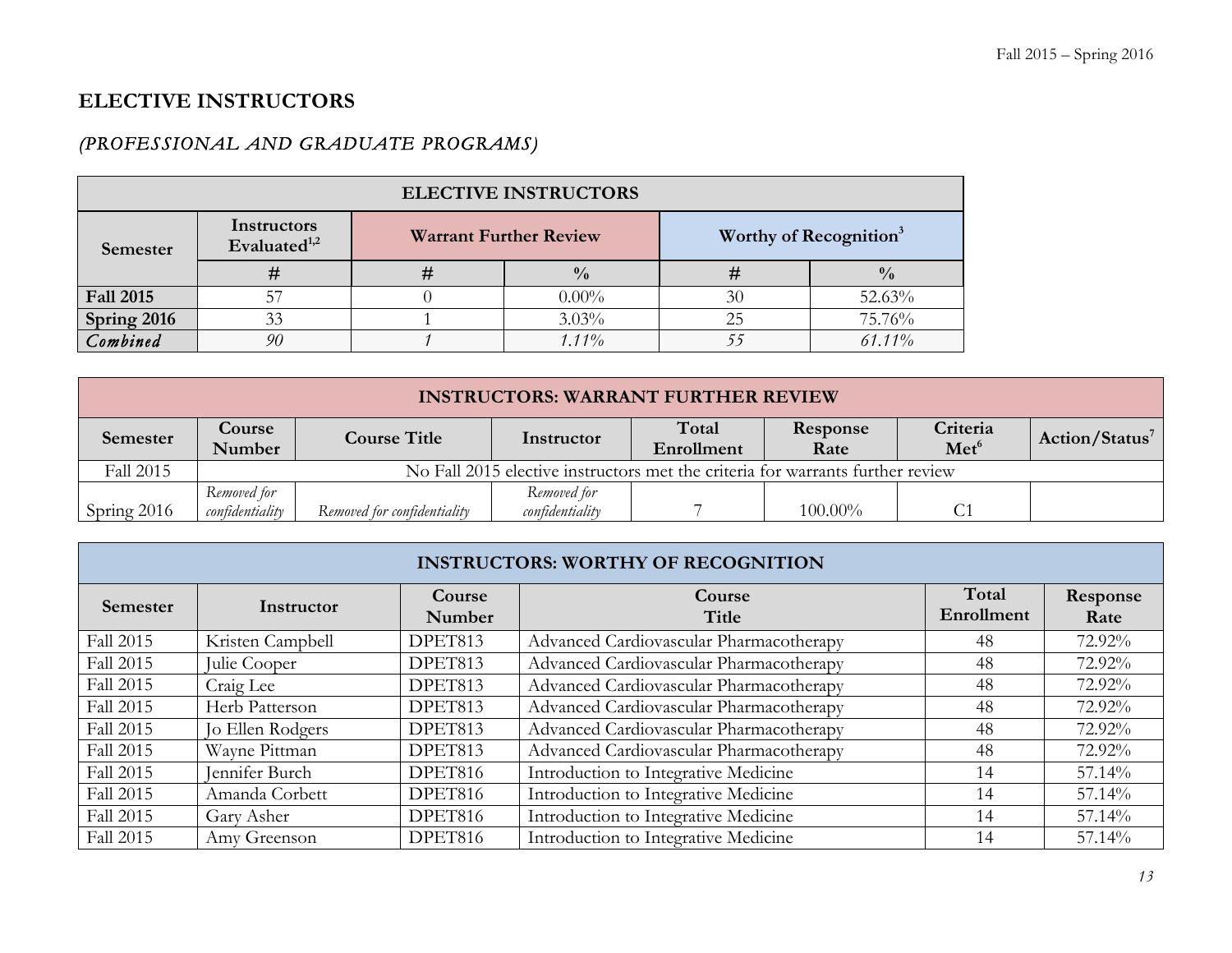| <b>INSTRUCTORS: WORTHY OF RECOGNITION</b> |                     |                  |                                                                          |                     |                  |  |  |  |
|-------------------------------------------|---------------------|------------------|--------------------------------------------------------------------------|---------------------|------------------|--|--|--|
| Semester                                  | Instructor          | Course<br>Number | Course<br>Title                                                          | Total<br>Enrollment | Response<br>Rate |  |  |  |
| Fall 2015                                 | Denise Pastoor      | DPET816          | Introduction to Integrative Medicine                                     | 14                  | 57.14%           |  |  |  |
| Fall 2015                                 | Herb Patterson      | DPET830          | Introduction to Drug Development                                         | 23                  | 69.57%           |  |  |  |
| Fall 2015                                 | Frederico Innocenti | DPET832          | Introduction to Applied Pharmacogenomics                                 | 18                  | $61.11\%$        |  |  |  |
| Fall 2015                                 | Eric Smith          | MOPH801          | Radiopharmacy 1: The Physics and Chemistry of<br>Molecular Imaging       | $\overline{9}$      | 88.89%           |  |  |  |
| Fall 2015                                 | Kelly Scolaro       | PACE607I         | Interprofessional Teamwork and Communications:<br>Keys to Patient Safety | 9                   | 77.78%           |  |  |  |
| Fall 2015                                 | Benny Joyner        | PACE607I         | Interprofessional Teamwork and Communications:<br>Keys to Patient Safety | $\overline{9}$      | 77.78%           |  |  |  |
| Fall 2015                                 | Carol Durham        | PACE607I         | Interprofessional Teamwork and Communications:<br>Keys to Patient Safety | 9                   | 77.78%           |  |  |  |
| Fall 2015                                 | <b>Mollie Scott</b> | PACE803          | Ambulatory Care Pharmacy                                                 | 49                  | $69.39\%$        |  |  |  |
| Fall 2015                                 | <b>Adam Persky</b>  | PACE811          | Contemporary Communications in Healthcare                                | $\overline{17}$     | 58.82%           |  |  |  |
| Fall 2015                                 | Dhiren Thakker      | PACE811          | Contemporary Communications in Healthcare                                | 17                  | 58.82%           |  |  |  |
| Fall 2015                                 | Greene Shepherd     | PACE813          | Clinical Toxicology                                                      | 23                  | 69.57%           |  |  |  |
| Fall 2015                                 | Scott Wilkie        | PACE813          | <b>Clinical Toxicology</b>                                               | 23                  | 69.57%           |  |  |  |
| Fall 2015                                 | Macary Marciniak    | PACE831          | Applied Case Studies in Self-Care Therapeutics                           | 30                  | $77.00\%$        |  |  |  |
| Fall 2015                                 | Stefanie Ferreri    | PACE831          | Applied Case Studies in Self-Care Therapeutics                           | 30                  | 77.00%           |  |  |  |
| Fall 2015                                 | Debra Kemp          | PACE896          | Pharmacy Perspectives in Mental Health                                   | $\overline{20}$     | $60.00\%$        |  |  |  |
| Fall 2015                                 | Shauna Garris       | PACE896          | Pharmacy Perspectives in Mental Health                                   | 20                  | $60.00\%$        |  |  |  |
| Fall 2015                                 | Suzanne Harris      | PACE896          | Pharmacy Perspectives in Mental Health                                   | 20                  | $60.00\%$        |  |  |  |
| Fall 2015                                 | <b>Stacy Miller</b> | PACE896          | Pharmacy Perspectives in Mental Health                                   | 20                  | $60.00\%$        |  |  |  |
| Fall 2015                                 | Emily Volger        | PACE896          | Pharmacy Perspectives in Mental Health                                   | 20                  | $60.00\%$        |  |  |  |
| Fall 2015                                 | Valerie Brooks      | PACE896          | Pharmacy Perspectives in Mental Health                                   | 20                  | $60.00\%$        |  |  |  |
| Fall 2015                                 | Carla White         | PHCY124          | Communications in Healthcare                                             | 60                  | 56.67%           |  |  |  |
| Spring 2016                               | Whitney Davis       | DPET811          | <b>Infectious Diseases</b>                                               | 66                  | $66.67\%$        |  |  |  |
| Spring 2016                               | Ashley Marx         | DPET811          | <b>Infectious Diseases</b>                                               | 66                  | $66.67\%$        |  |  |  |
| Spring 2016                               | Amber Proctor       | DPET812          | Advanced Hem/Onc Pharmacotherapy                                         | 17                  | 64.71%           |  |  |  |
| Spring 2016                               | Ryan Beechinor      | DPET812          | Advanced Hem/Onc Pharmacotherapy                                         | 17                  | 64.71%           |  |  |  |
| Spring 2016                               | Dan Crona           | DPET812          | Advanced Hem/Onc Pharmacotherapy                                         | 17                  | 64.71%           |  |  |  |
| Spring 2016                               | Dennis Williams     | DPET823          | International Clinical Classroom Case Discussion                         | 12                  | 75.00%           |  |  |  |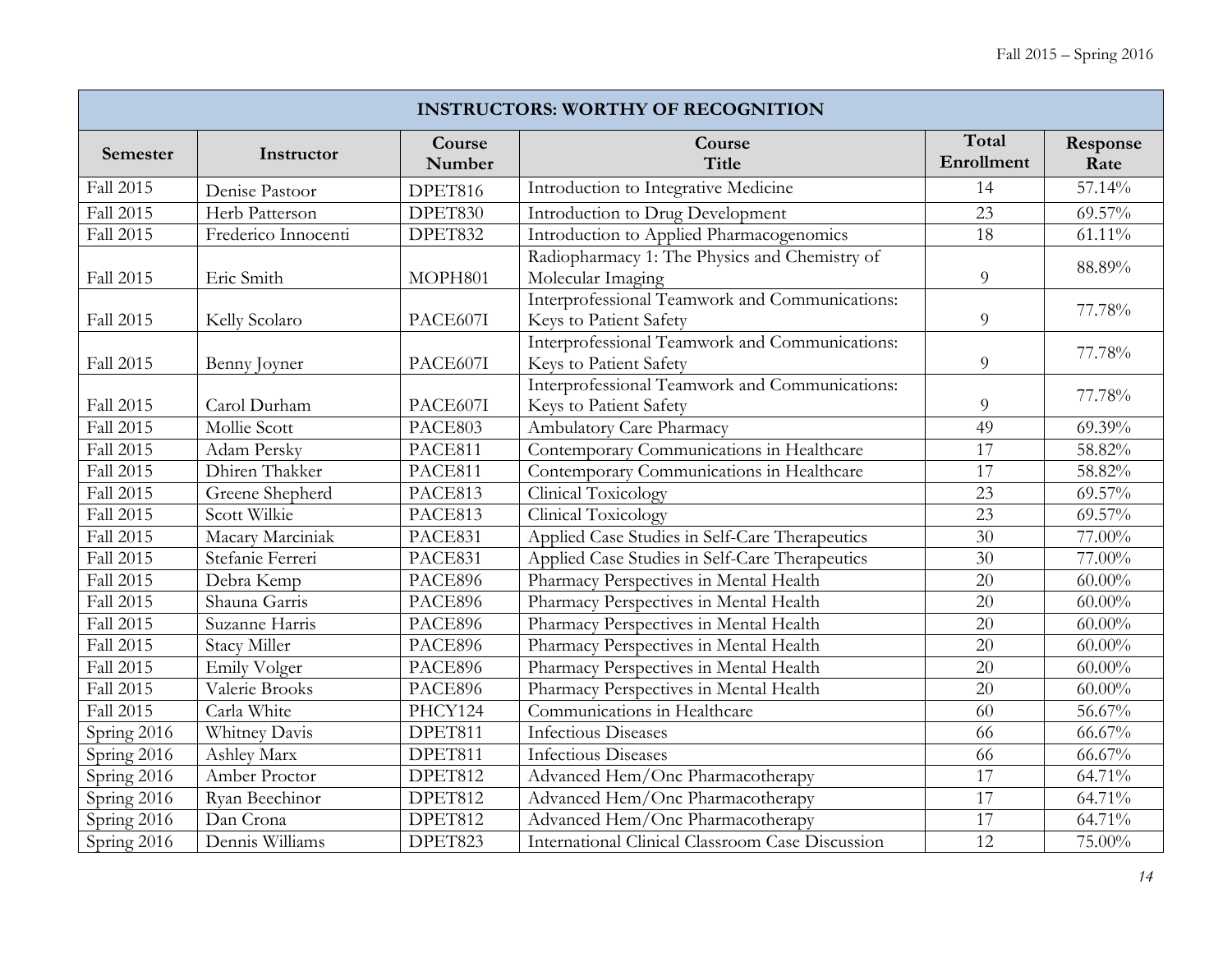| <b>INSTRUCTORS: WORTHY OF RECOGNITION</b> |                       |                  |                                                     |                     |                  |  |  |  |
|-------------------------------------------|-----------------------|------------------|-----------------------------------------------------|---------------------|------------------|--|--|--|
| Semester                                  | Instructor            | Course<br>Number | Course<br>Title                                     | Total<br>Enrollment | Response<br>Rate |  |  |  |
| Spring 2016                               | Amanda Johnson        | PACE800          | Geriatric Pharmacy Practice                         | 13                  | 76.92%           |  |  |  |
| Spring 2016                               | Tasha Woodall         | PACE800          | Geriatric Pharmacy Practice                         | 13                  | 76.92%           |  |  |  |
| Spring 2016                               | Philip Rodgers        | PACE803          | Ambulatory Care Pharmacy                            | 39                  | 61.54%           |  |  |  |
| Spring 2016                               | Dennis Williams       | PACE803          | Ambulatory Care Pharmacy                            | 39                  | 61.54%           |  |  |  |
| Spring 2016                               | Mollie Scott          | PACE803          | Ambulatory Care Pharmacy                            | 39                  | 61.54%           |  |  |  |
| Spring 2016                               | Amanda Savage         | PACE806          | Medication Therapy Management                       | 35                  | 71.43%           |  |  |  |
| Spring 2016                               | Jeannie Ong           | PACE806          | Medication Therapy Management                       | 35                  | 71.43%           |  |  |  |
| Spring 2016                               | Gigi Davidson         | PACE807          | Veterinary Pharmacotherapy                          | 12                  | 91.67%           |  |  |  |
| Spring 2016                               | Emily Sorah           | PACE807          | Veterinary Pharmacotherapy                          | 12                  | 91.67%           |  |  |  |
| Spring 2016                               | Erin Brewer           | PACE807          | Veterinary Pharmacotherapy                          | 12                  | 91.67%           |  |  |  |
| Spring 2016                               | Erika Rost            | PACE807          | Veterinary Pharmacotherapy                          | 12                  | 91.67%           |  |  |  |
| Spring 2016                               | Stacy Campbell-Bright | PACE808          | Critical Care                                       | 41                  | 80.49%           |  |  |  |
| Spring 2016                               | Emily Durr            | PACE808          | Critical Care                                       | 41                  | 80.49%           |  |  |  |
| Spring 2016                               | Kalynn Rhode          | PACE808          | Critical Care                                       | 41                  | 80.49%           |  |  |  |
| Spring 2016                               | Bryan Casciere        | PACE808          | Critical Care                                       | 41                  | 80.49%           |  |  |  |
| Spring 2016                               | Shawna Beck           | PACE812          | Pediatric Pharmacy                                  | 24                  | 79.17%           |  |  |  |
| Spring 2016                               | Alison DeCosta        | PACE812          | Pediatric Pharmacy                                  | 24                  | 79.17%           |  |  |  |
|                                           |                       |                  | Multidisciplinary Perspectives on Managing Diabetes |                     |                  |  |  |  |
| Spring 2016                               | Rachel Lee            | PHCY608I         | Mellitus                                            | 37                  | 67.57%           |  |  |  |
|                                           |                       |                  | Multidisciplinary Perspectives on Managing Diabetes |                     |                  |  |  |  |
| Spring 2016                               | Kelly Mullican        | PHCY608I         | Mellitus                                            | 37                  | 67.57%           |  |  |  |
|                                           |                       |                  | Multidisciplinary Perspectives on Managing Diabetes |                     |                  |  |  |  |
| Spring 2016                               | <b>Breanne Roess</b>  | PHCY608I         | Mellitus                                            | 37                  | 67.57%           |  |  |  |
| Spring 2016                               | Stephen Frye          | DPET841          | Science and Methods in Drug Development             | 14                  | $100.00\%$       |  |  |  |
| Spring 2016                               | William Zamboni       | DPET841          | Science and Methods in Drug Development             | 14                  | 100.00%          |  |  |  |